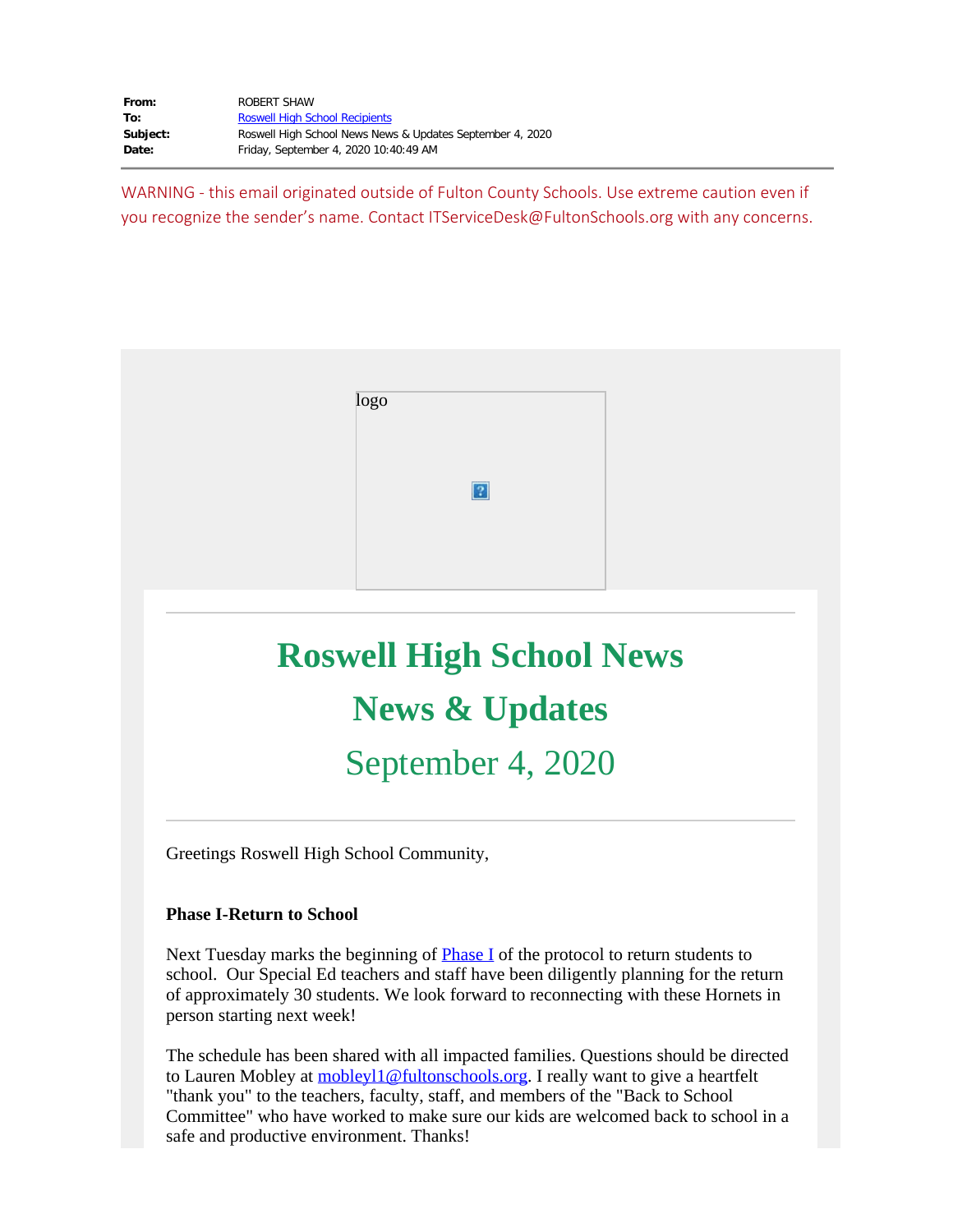## **1:1 Meetings**

The beginning of Phase I also allows for teachers and staff to host one-on-one meetings with students and parents as needed. These meetings will take place during the "Office Hours" section of our URL schedule between 2:00 pm and 3:30 pm.

Please keep in mind that virtual meetings are still our preferred method of communication in an effort to be as safe as possible. In other words, teachers will only request a one-to-one meeting if the issue, question, or matter can't be addressed in a TEAMS meeting or through a phone conference.

If an RHS faculty member determines that an in-person meeting is absolutely necessary, the faculty member will schedule the meeting through the front office. All safety protocols for visitors on our campus will apply to students and parents/guardians attending in-person meetings including temperature checks, masks, and the district's screening tool.

#### **Open House - Rescheduled**

Open House (also known as Curriculum Night) was originally scheduled for September 10, 2020. We are going to reschedule for the evening of *September 17, 2020*. The entire event will be conducted virtually. More information will be sent out after the Labor Day weekend and I apologize for any inconvenience.

#### **Athletics**

After the long weekend, Hornet fall sports will begin their competitions. There are many new rules in place for the safety of our athletics, coaches and fans, and attendance will be limited, but we are excited to see Volleyball, Softball, Cross-Country, Cheerleading and Football in action! Please visit the [Roswell](https://nam03.safelinks.protection.outlook.com/?url=https%3A%2F%2Froswellathletics.org%2F&data=02%7C01%7Cshawr%40fultonschools.org%7Ce36d0fd154a441ec8af808d850e08272%7C0cdcb19881694b70ba9fda7e3ba700c2%7C1%7C0%7C637348272479213391&sdata=sg5YN7Lv1KZwVtJMBABYtwpfpJNAbYb13LEqhFKaXiQ%3D&reserved=0) High School [Athletic](https://nam03.safelinks.protection.outlook.com/?url=https%3A%2F%2Froswellathletics.org%2F&data=02%7C01%7Cshawr%40fultonschools.org%7Ce36d0fd154a441ec8af808d850e08272%7C0cdcb19881694b70ba9fda7e3ba700c2%7C1%7C0%7C637348272479213391&sdata=sg5YN7Lv1KZwVtJMBABYtwpfpJNAbYb13LEqhFKaXiQ%3D&reserved=0) website for more information.

Have a great Labor Day Weekend and thank you for your support of our school.